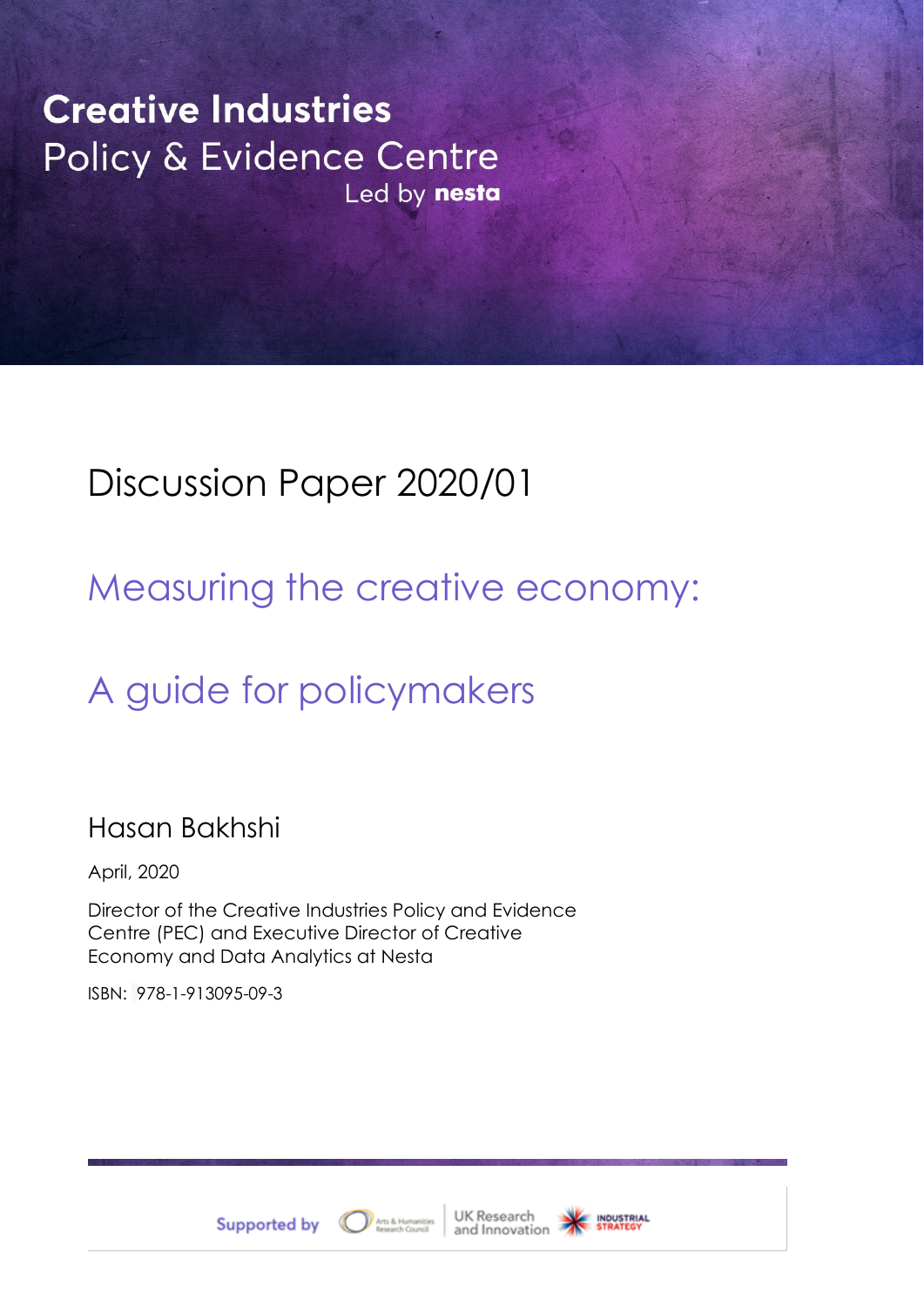# **Creative Industries** Policy & Evidence Centre Led by nesta

# **About the Creative Industries Policy and Evidence Centre**

The Creative Industries Policy and Evidence Centre (PEC) works to support the growth of the UK's Creative Industries through the production of independent and authoritative evidence and policy advice.

Led by Nesta and funded by the Arts and Humanities Research Council as part of the UK Government's Industrial Strategy, the Centre comprises of a consortium of universities from across the UK (Birmingham; Cardiff; Edinburgh; Glasgow; Work Foundation at Lancaster University; LSE; Manchester; Newcastle; Sussex; Ulster). The PEC works with a diverse range of industry partners including the Creative Industries Federation.

For more details visit [http://www.pec.ac.uk](http://www.pec.ac.uk/) and [@CreativePEC](http://www.twitter.com/creativePEC)

# **About the author**

Hasan Bakhshi - Director of the PEC

Nesta, 58 Victoria Embankment, London EC4Y 0DS; hasan.bakhshi@nesta.org.uk



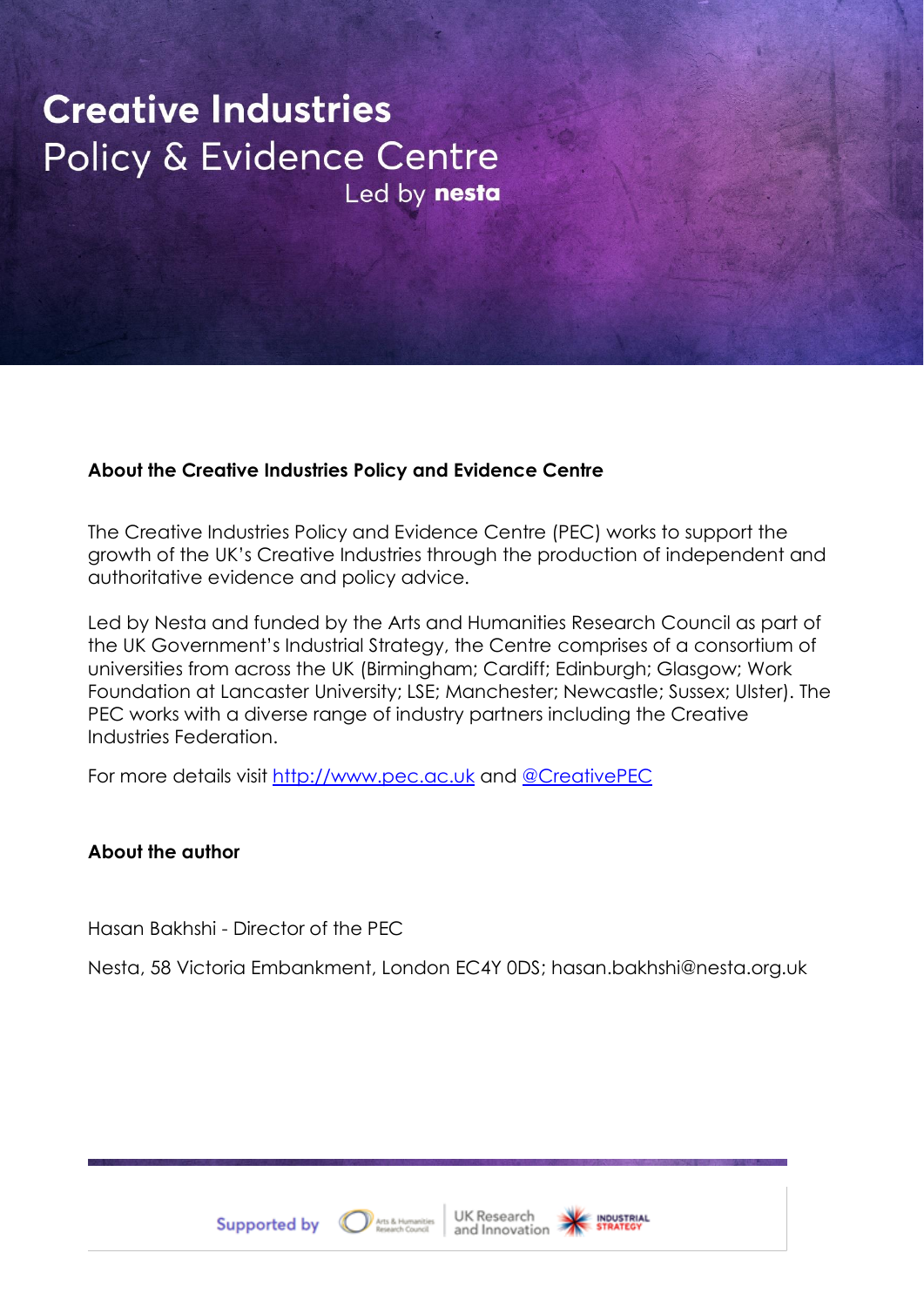# **1. Introduction**

Policy debates on the creative industries are mired in ambiguities and inconsistencies in terminology. Policymakers speak interchangeably of creative industries, cultural industries and creative economy. Cunningham (2009) compares the creative industries to a Rorschach blot, "being invested in for varying reasons and with varying emphases and outcomes." While the inconsistent use of terminology likely reflects a number of factors including genuine differences in policy emphases and desired outcomes in different countries – it presents a significant impediment to an understanding of what, by any definition, is a segment of the economy that is becoming more important in many countries.

The lack of definitional consistency has led to measurement differences across countries. In general, Northern European countries, including the UK, Germany and Finland have tended to focus on 'creativity' rather than culture, whereas Southern European countries (including Italy and Spain) have tended to place greater emphasis on 'cultural' expression (Tether, 2016). The Scandinavian countries have instead focused on the demand side using the 'experience economy' as the guiding concept (Bille, 2011). This matters for measurement because conceptual differences lead to differences in what activities are or are not included (Deroin, 2011). Particularly significant in this context is the treatment of information technology-related activities, given the large economic contributions they tend to make (Garnham, 2015; Hesmondhalgh and Pratt, 2015; Campbell, O'Brien and Taylor, 2018).





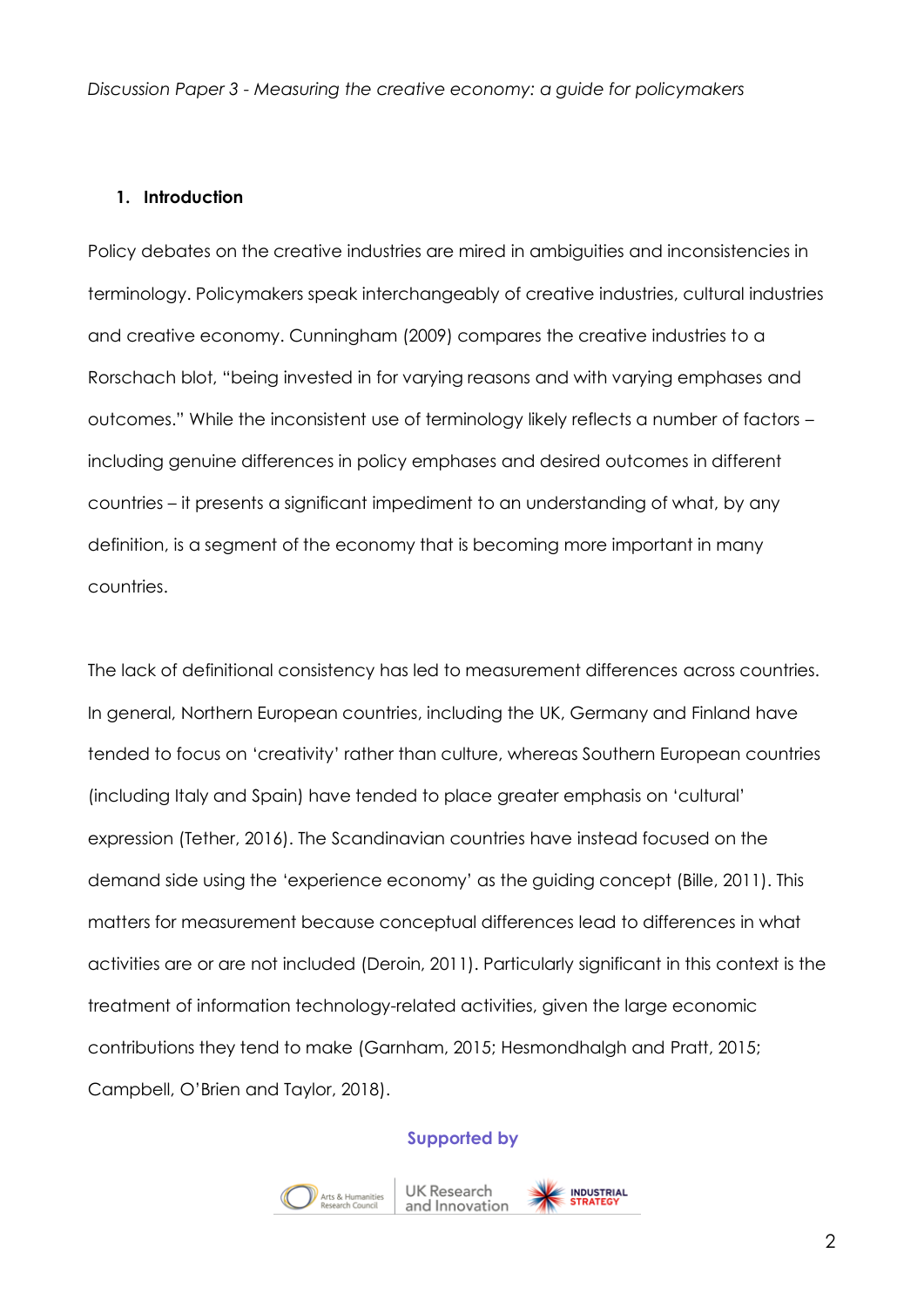A practical challenge is deciding which activities should be considered within scope and this should properly depend on the economic importance of creativity to an industry's inputs, processes and outputs: in practice, however, creativity is very difficult to measure, so decisions are usually made based on top-down judgements (Flew, 2011).

The topic is of practical interest to policymakers as it is important to be able to critically assess the many studies showing the size and composition of the creative industries. These studies have been conducted in many countries and used to argue for the importance of the 'sector' to decision makers. The UK case is interesting in this regard, as researchers here have made particularly strong efforts to develop more systematic approaches.

In the rest of the paper, Sections  $2 - 4$  trace the history of attempts to identify and measure the creative economy, from the earliest efforts by the UK's Department for Culture, Media and Sport (DCMS), now the Department for Digital, Culture, Media and Sport, in 1998 to recent methods which make use of 'big data'. Section 5 presents a practical measurement exercise for policymakers, illustrating the use of the 'Dynamic Mapping' approach currently used by the DCMS. Section 6 gives suggested reading.

#### **Supported by**



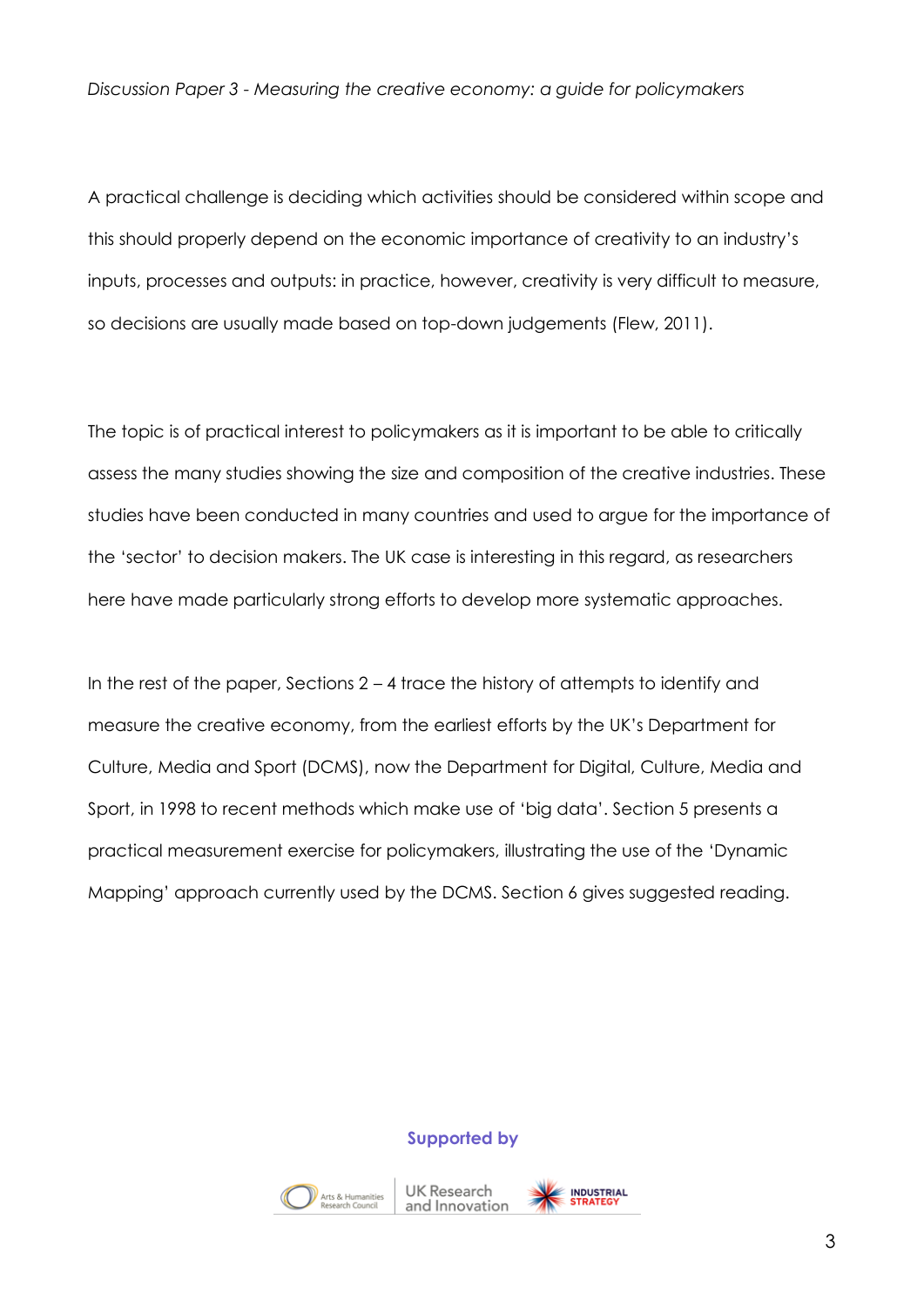# **2. The UK Case: mapping 1.0**

In 1998, the DCMS introduced the idea that 13 creative sub-sectors as wide ranging as the performing arts, film, advertising and software could be grouped together and labelled 'creative industries': *"those industries which have their origin in individual creativity, skill and talent and which have the potential for wealth and job creation through the generation and exploitation of intellectual property*." (DCMS, 1998). Soon after, the DCMS began publishing regular economic estimates to support this idea, which matched, wherever possible, the creative sub-sectors to the official Standard Industrial Classification (SIC) codes used in the construction of the UK sector accounts (DCMS, 2001). The estimates also included an allied set of *occupational* codes drawn from the official Standard Occupational Classification (SOC), also labelled 'creative'. In other words, a set of sub-sectors and occupations were considered 'creative' for measurement purposes and, by implication, the remaining sub-sectors and occupations were not.

This development is widely regarded as having been successful in raising the economic profile of the creative industries across the world. In the eyes of policymakers – where the use of the internationally-recognised SIC codes allowed other countries to follow the DCMS's approach (Potts and Cunningham, 2008) – and in the eyes of educators and researchers– where we have seen an explosion in university courses and research

#### **Supported by**



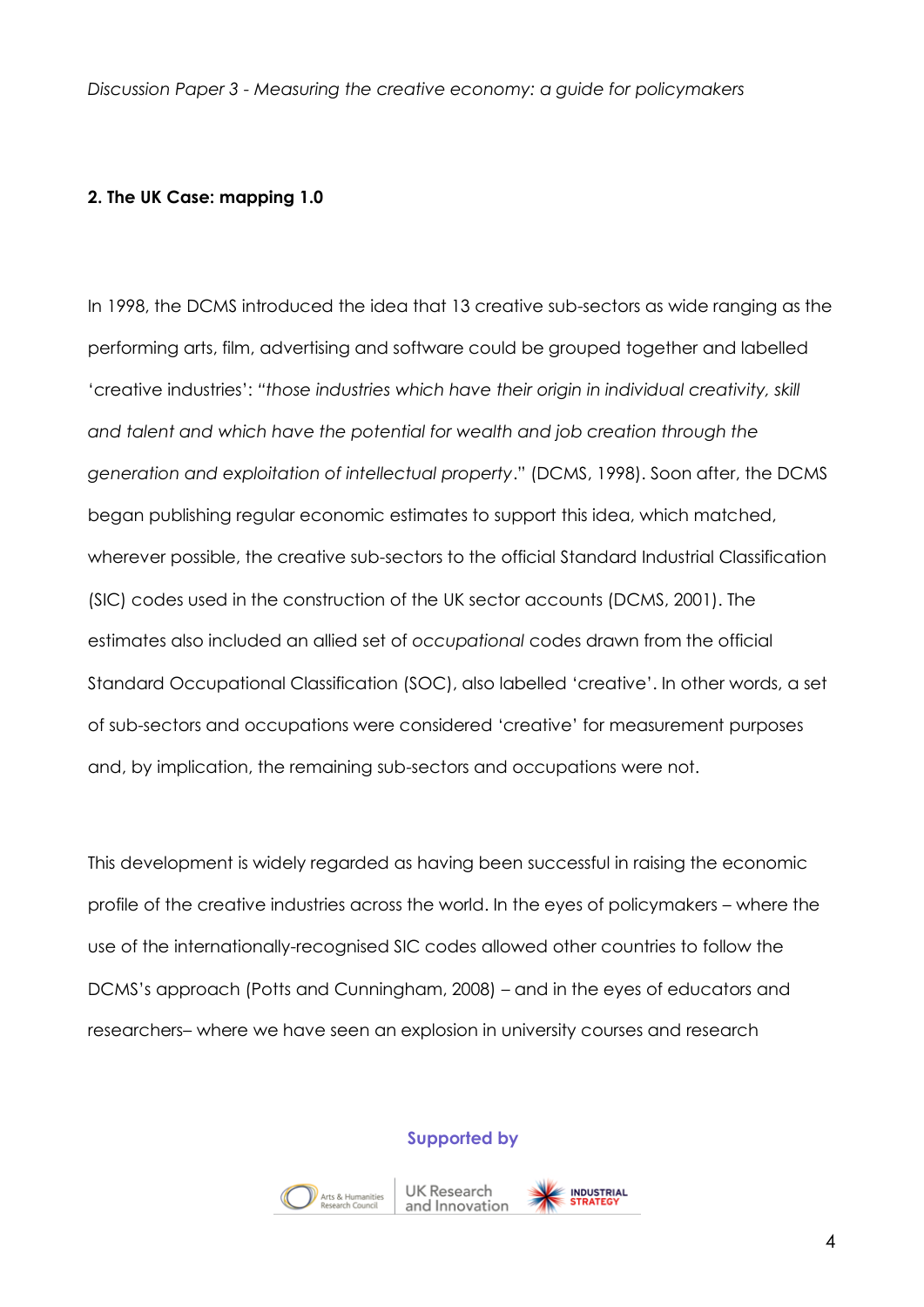programmes on the creative industries (Comunian and Gilmore, 2016). However, the nonsystematic nature of the DCMS's procedures (Gross, 2020) created problems too.

Some of the measurement problems were technical in nature. For example, the DCMS statisticians applied 'weights' to some sub-sectors to recognise that not all of their activity was in fact 'creative'. But the validity of the weights was not clear – including to other statisticians, such as those at the Office for National Statistics (ONS) in the UK. It was also unclear what consistency there was between the selection of occupations deemed to be creative and of sub-sectors deemed creative (Higgs, Cunningham and Bakhshi, 1998).

The DCMS's approach also had conceptual problems. Firstly, theoretical ambiguities around key terms such as 'creativity' and 'intellectual property' led to debates about why certain sectors were included, and others were not. Secondly, a reluctance on the part of the DCMS to publish separate economic statistics on the 'cultural' industries – despite having the word 'culture' in its Departmental title – contributed to the conflation of the concepts of 'creative' and the 'cultural' and to an 'economisation' of cultural policy (Bakhshi and Cunningham, 2016). Thirdly, and most fundamentally, the lack of a transparent *process* for identifying which sub-sectors and occupations to be classified as 'creative', or not, meant that there was stasis in the classifications. More and more interests voiced concerns with the statistics – whether these were areas like Crafts (Crafts Council, 2014) and Design (Design Council, 2010) with a disproportionate number of creative freelancers working in sub-sectors not traditionally viewed as 'creative', or new





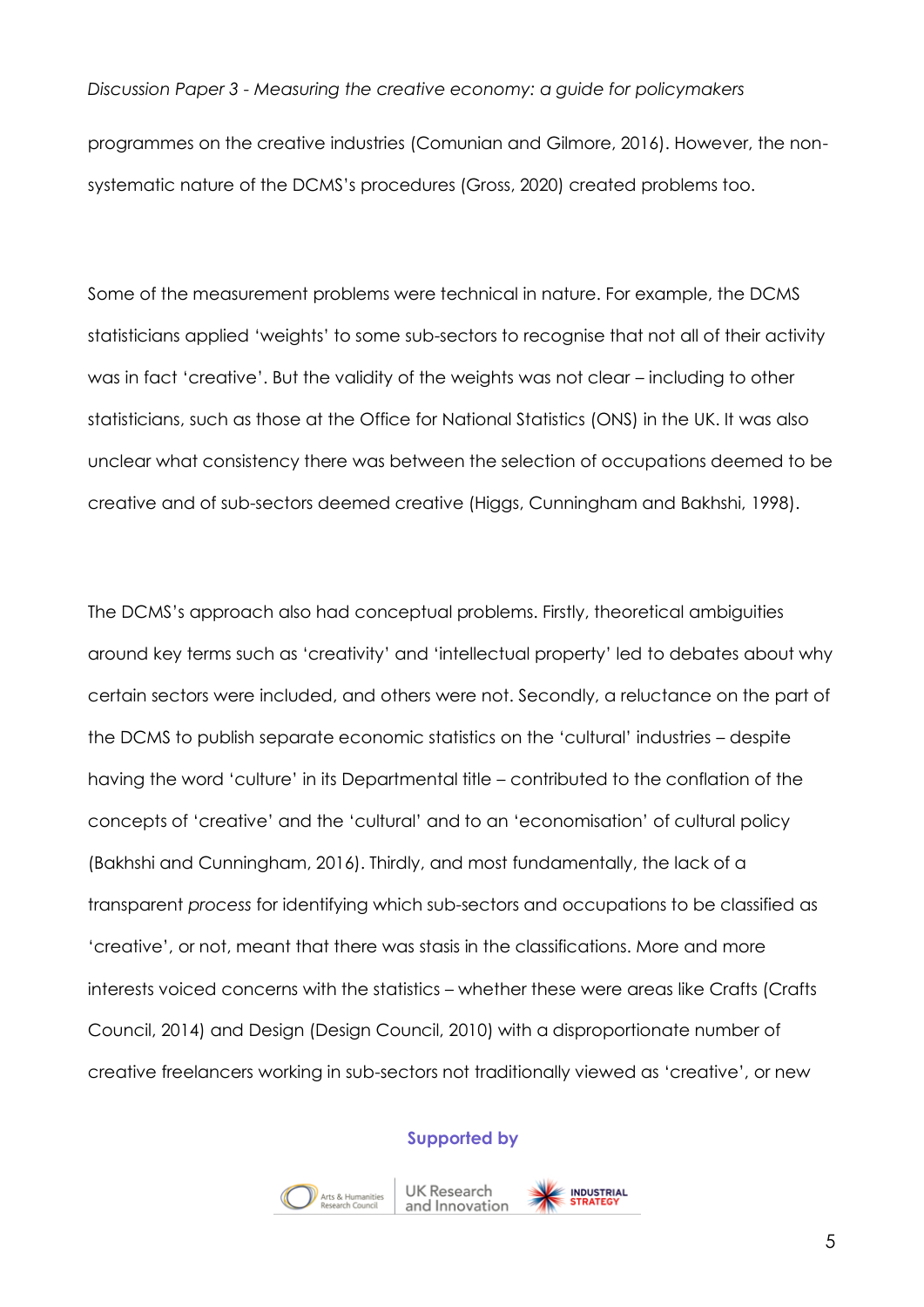and emerging sub-sectors like Video Games which were not well captured in the Standard Industrial Classification (Goumagias et. al., 2014). The absence of explicit classification criteria made it impossible to translate the serious measurement concerns of sub-sectors such as these into action by the DCMS.

The lack of a transparent method for classifying which sub-sectors and which occupations should be labelled as 'creative' also held back the development of a consistent international approach, resulting in a plethora of inconsistent classifications being implemented in different countries (Gordon and Beilby-Orrin, 2006).<sup>1</sup>

For all of these reasons, definition, classification and measurement of creative industries and occupations was a key focus of UK innovation foundation, Nesta's research effort in recent years and led to the development of a framework which attempts to address the main weaknesses in the DCMS's earlier work.

# **3. The Dynamic Mapping of the UK's Creative Industries: mapping 2.0**

# **Supported by**





<sup>1</sup> UNCTAD (2010) discusses more generally the reasons for why an international standard has been lacking: that *"there is no "right" or "wrong" model of the creative industries, simply different ways of interpreting the structural characteristics of creative production. The attractiveness of the various models may therefore be different, depending on the analytical purpose. From the viewpoint of statistical data collection, however, a standardized set of definitions and a common classification system are needed as a basis for designing a workable framework for dealing with the creative industries within the larger standard industrial classification systems that apply across the whole economy*". Page 6.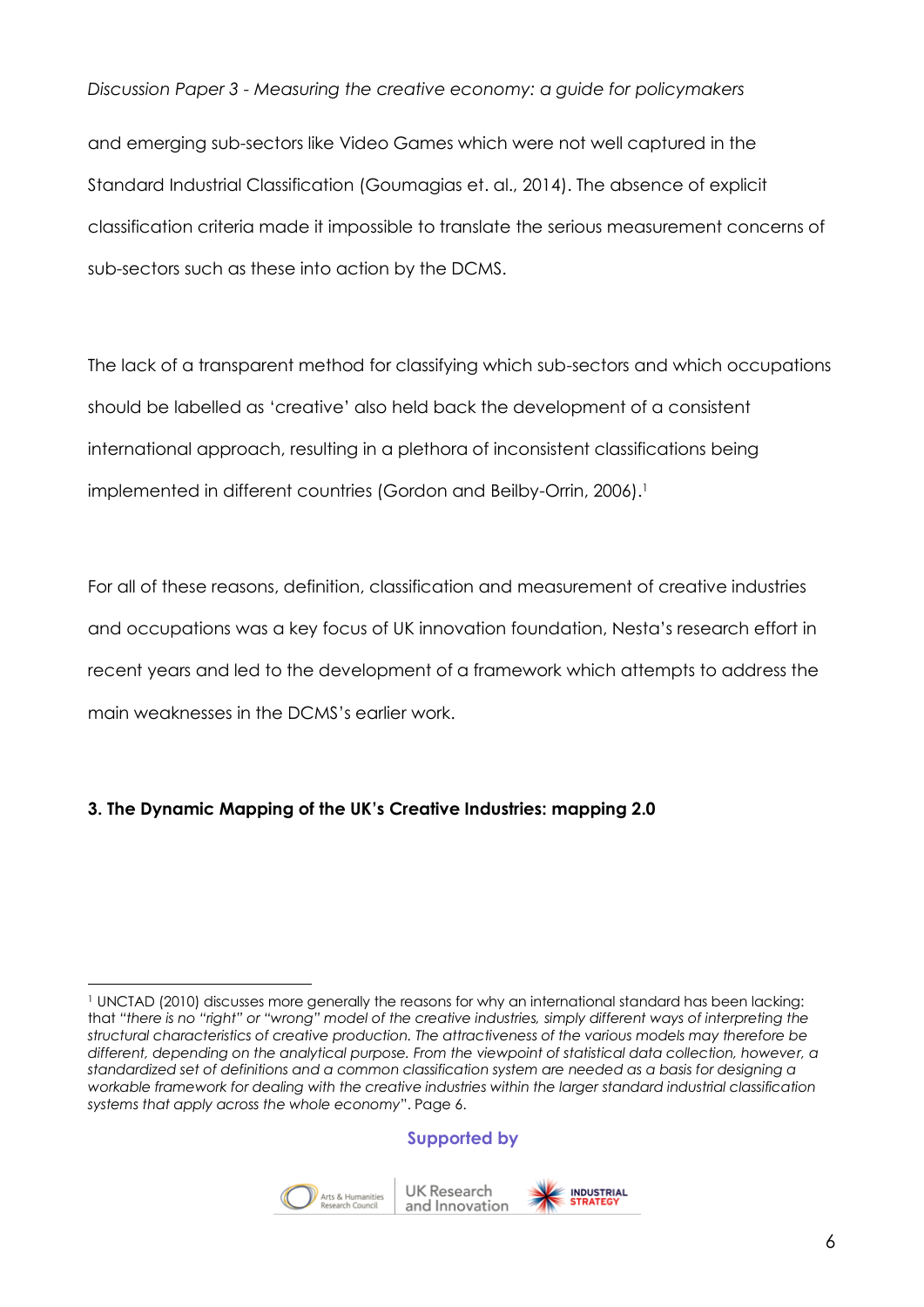The 'Dynamic Mapping' approach to classifying the creative industries and creative economy built on the early work of the European Leadership Group on Culture which produced a 'culture matrix' bringing together cultural professions and cultural activities (Deroin, 2011). The approach involves three steps. In step 1, explicit judgements are made on which occupations in the workforce should be considered creative. Creative roles are defined as those which deploy cognitive skills to bring about novelty whose final form cannot be fully specified in advance. Bakhshi et. al. (2013) bases these judgments on a subjective scoring of each SOC code in the UK workforce according to a handful of intuitive criteria derived from their reading of the different disciplinary literatures on creativity. The scoring is also informed by the ONS's job title coding index, which is an ordered list of job titles, showing the SOC codes to which the job title is classified. More recent studies have used detailed job task descriptions and machine learning methods to automate the task of labelling occupations as creative.<sup>2</sup> Armed with this list of creative occupations, in step 2, for each sub-sector the share of the total workforce that is in a creative occupation is computed (in other words, its 'creative intensity'). And in step 3, the distribution of creative intensity across different sub-sectors is analysed, and on this basis sub-sectors are partitioned into 'creative' and others. Specifically, those with particularly high creative intensities are labelled 'creative industries'. Employment in the 'creative economy' is defined as employment in the creative industries (in both creative and other roles) plus those working in creative occupations in sectors outside of the

#### **Supported by**





<sup>2</sup> Bakhshi, Frey and Osborne (2015) use the DCMS's list of creative occupations and O\*Net data from the US Department of Labor on the skills make-up of occupations to train a machine learning classifier of whether any occupation at the 4-digit SOC level in the UK workforce is creative. Lima and Bakhshi (2018) again use the DCMS's list of creative occupations to train a machine learning classifier, but in this case use data on the skills make-up of occupations drawn from a database of millions of online job advertisements.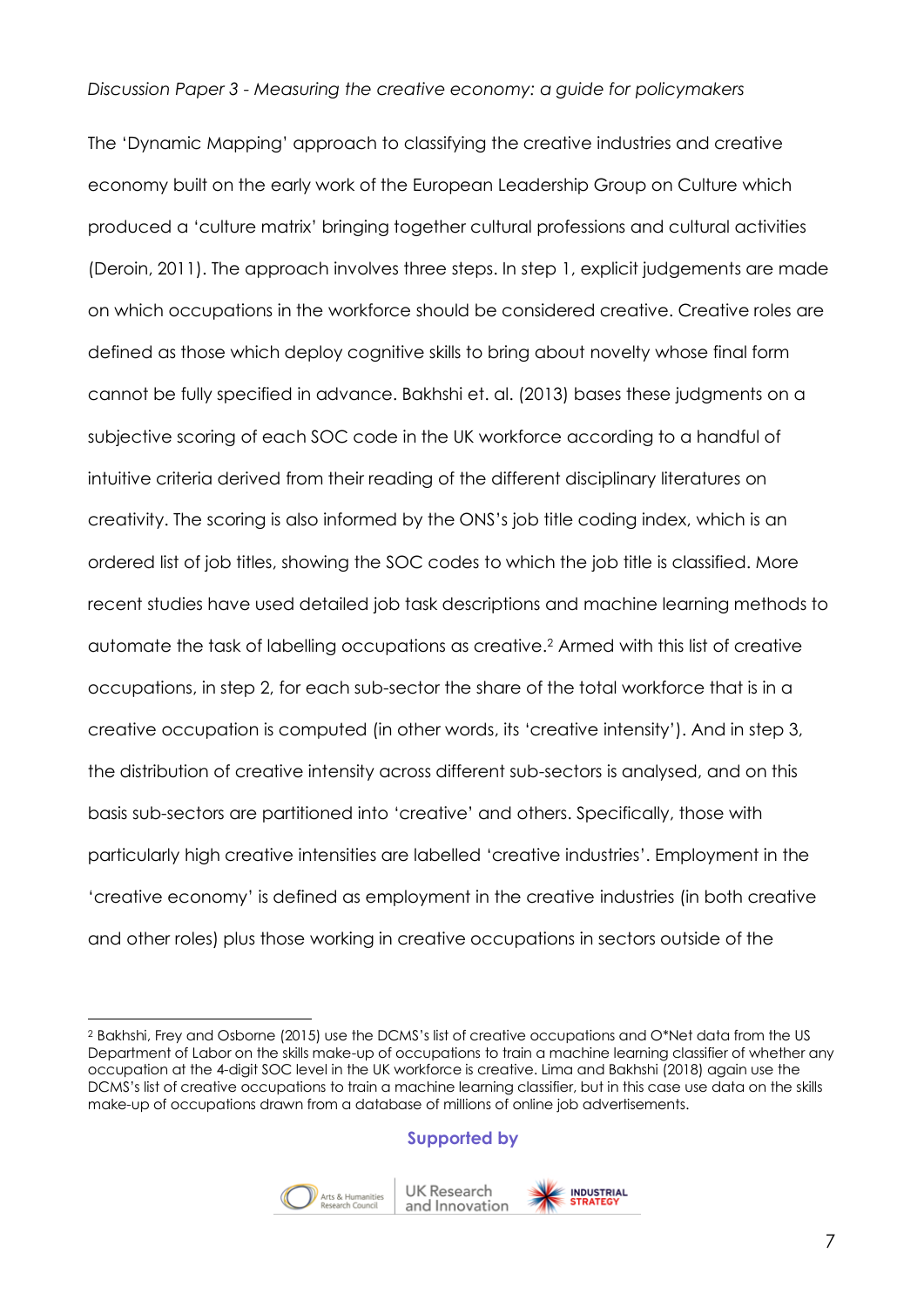creative industries – sometimes called the Creative Trident (Table 1) (Higgs et. al., 2007; Higgs et. al., 2018).

# **Table 1 The Creative Economy**

| <b>Employment in Creative Industries</b> | Other Industries            |
|------------------------------------------|-----------------------------|
| <b>Creative Occupations</b>              | <b>Creative Occupations</b> |
| <b>Other Occupations</b>                 | <b>Other Occupations</b>    |

*Note: Employment in the Creative Economy shaded in purple*

Figure 1 plots the distribution of UK employment in creative occupations by the creative intensity of industries in 2017. It turns out that there are a relatively small number of industries sharing the common characteristic that they employ a high share of people in creative occupations (relative to their overall workforce) – the right-hand side of the distribution. This compares with the vast majority of other industries which have a low creative intensity (the left-hand side), despite the fact that in aggregate they employ large numbers in creative roles (Bakhshi, Freeman and Higgs, 2013). This finding is important, as it suggests there is a strong statistical basis for considering 'creative' subsectors – with otherwise very different cultures, business and operating models – as a coherent grouping for economic policy, as part of a wider, more significant creative

# **Supported by**



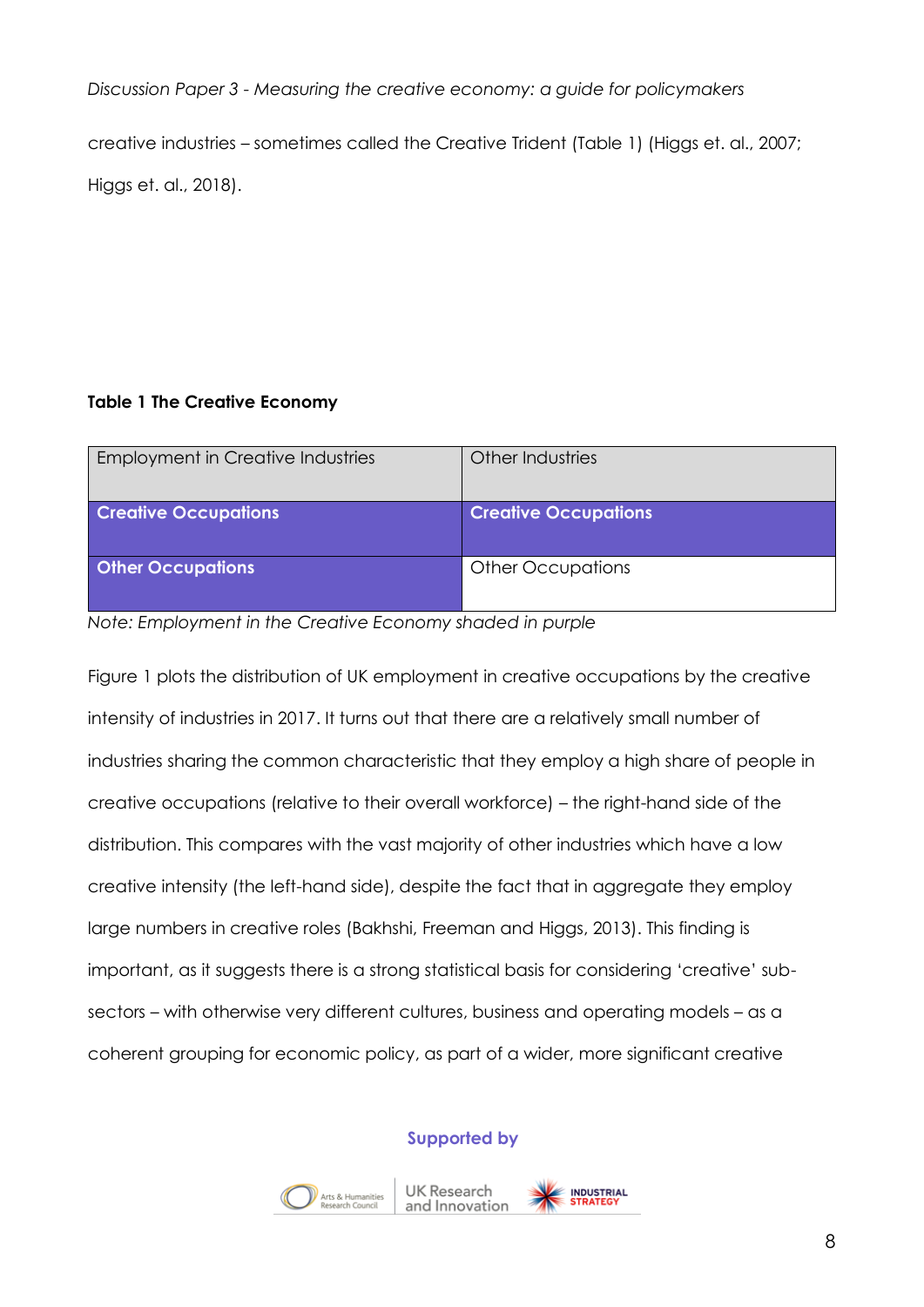economy.



**Figure 1 Distribution of creative employment by creative intensity of industries, UK**

*Note: The employment data for each 4-digit SIC industry broken down by 4-digit SOC occupations is sourced from the [ONS's 2017 Annual Population Survey](https://www.ons.gov.uk/employmentandlabourmarket/peopleinwork/employmentandemployeetypes/adhocs/008889fourandfivedigitindustrysiccrossreferencedwithfourdigitoccupationsocjanuarytodecember2017).*

The DCMS held a public consultation on and adopted the main principles of the Dynamic Mapping framework in 2014, though in a small number of cases it made different judgements on which occupations should be classified as creative and which industries sub-sectors should be classified as such on the basis of their creative intensities (DCMS, 2016). Dropping the use of arbitrary weights in its selection of sub-sectors also enabled the ONS to formally recognise the statistics as 'official'. As a result of the adoption of the approach, we can understand, for example, the geography of the UK's creative economy and creative industries workforces and where they agglomerate on a basis that

# **Supported by**

**UK Research** 



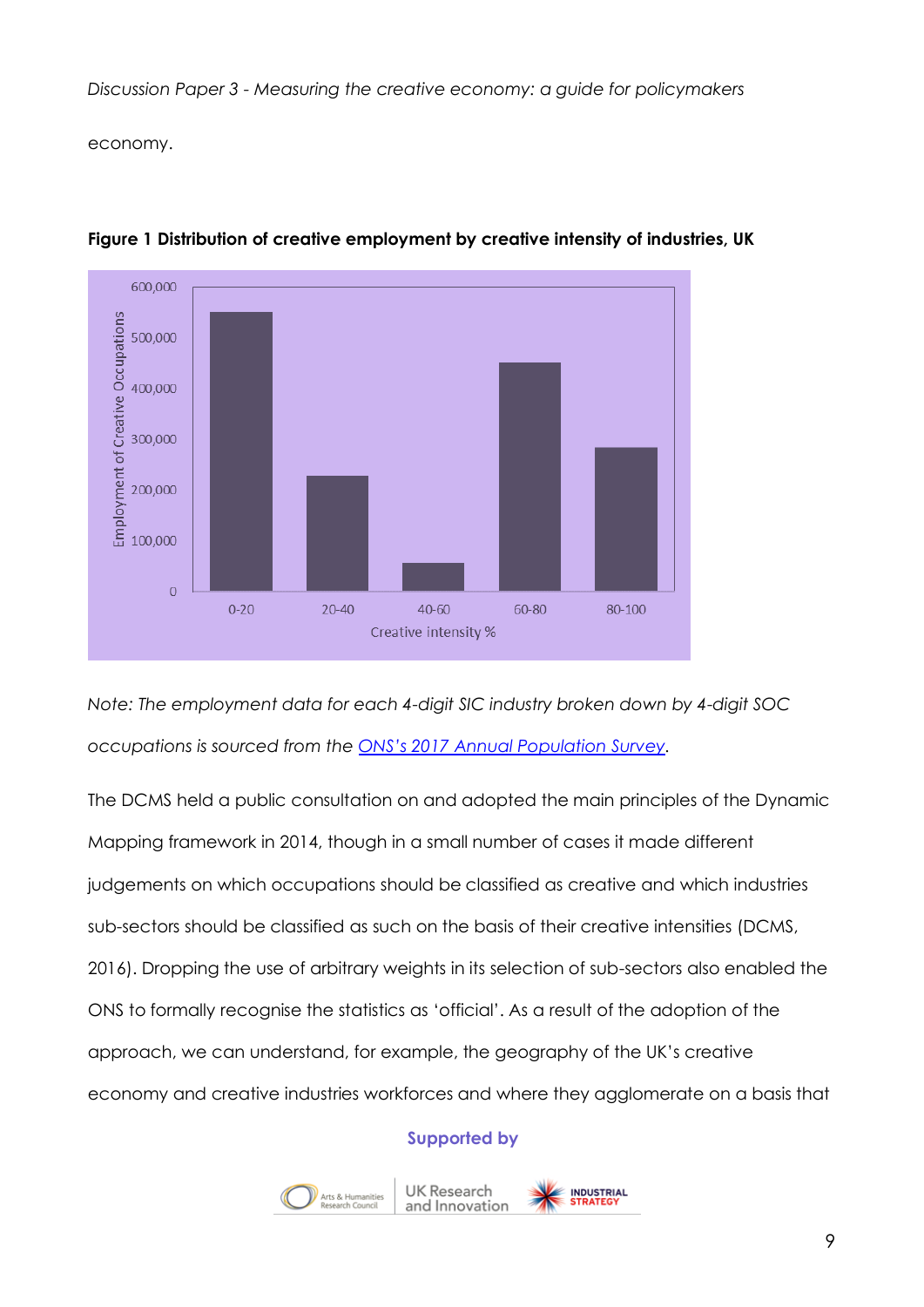is consistent with how other parts of the economy are measured e.g. Bakhshi, Davies, Freeman and Higgs (2015) compares the creative economy (industries) with the STEM economy (industries).

We have also been able to derive internationally consistent statistics, because the approach makes use of industry classifications (SIC codes) and occupational classifications (SOC codes) that are commonly used (Nathan, Pratt and Rincon-Aznar, 2015; Nathan, Kemeny, Pratt and Spencer, 2016; Kemeny, Nathan and O'Brien, 2019). An important finding is that creative intensity can be used to discriminate between creative and other industries in many countries, which suggests that the approach has strong potential as an international standard thereby allowing international comparisons to be made.<sup>3</sup>

Another important feature of the approach is that it acknowledges that sectors are dynamic and that the composition of their workforces should be tracked. Specifically, the creative intensity of industries is time-varying – as industries become more or less creative, depending on how technology and other structural changes lead them to alter their workforce compositions. Hence the name 'Dynamic' Mapping.

# **Supported by**





<sup>3</sup> See, for example, Oksanen, Kuusisto, Lima-Toivanen, Mantyla, Naumanem, Rilla, Sachinopoulou and Valkokari (2018). Also, Weckerle and Page (2018) and Creative Industries Innovation Centre (2013).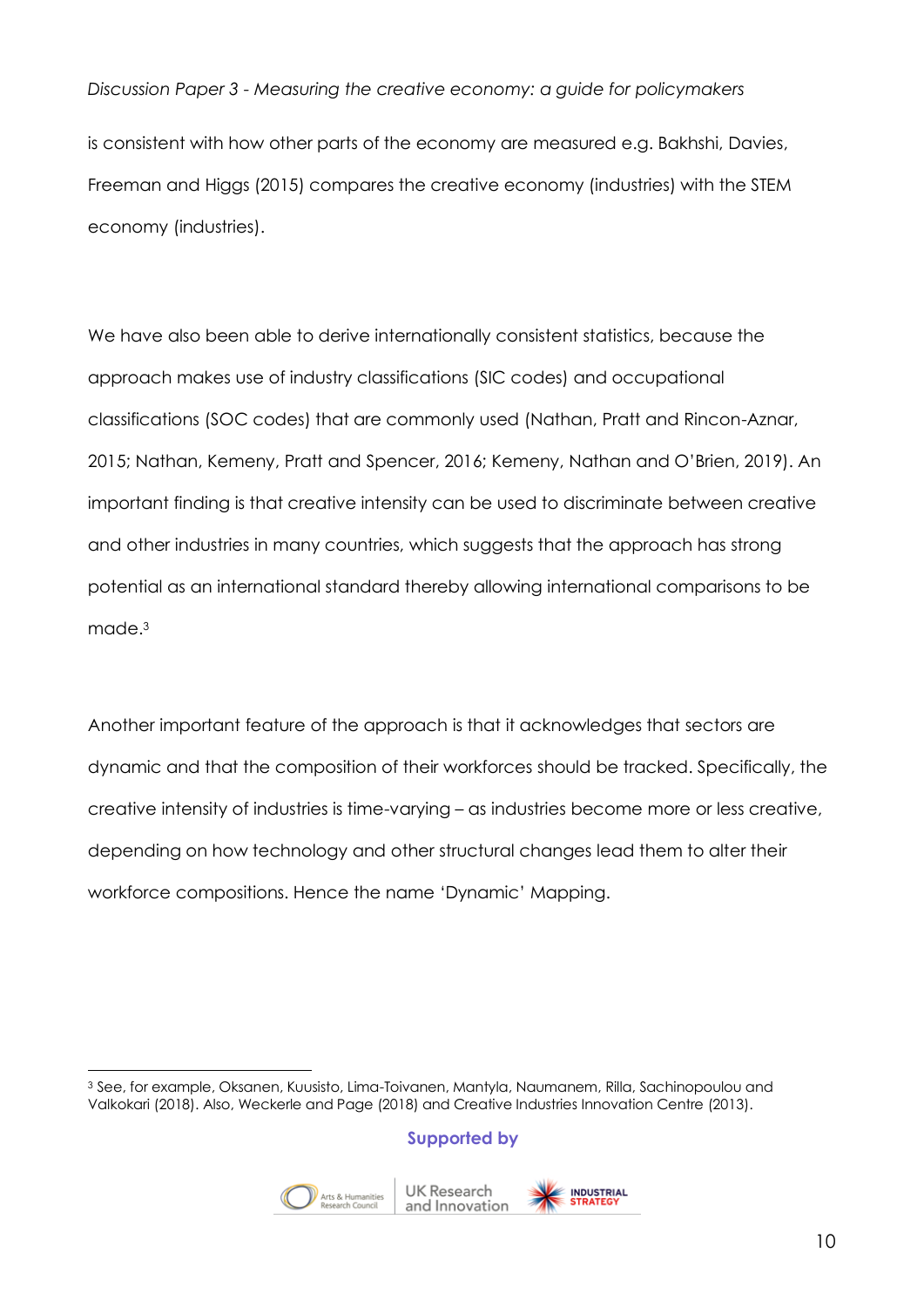# **4. Limitations of the Dynamic Mapping and the big data revolution: Mapping 3.0**

As discussed, a strong advantage of the Dynamic Mapping approach is that it makes use of the industrial and occupational classifications which National Statistical Institutes (NSIs), including the UK's Office for National Statistics, typically use to measure other parts of the economy, drawing on official surveys and administrative data sources.

However, the NSIs face their own challenges in accounting for the economic contributions of dynamic parts of the economy like the creative industries; these challenges impart significant limitations on any creative industries measurement frameworks that use official classifications and data sources. One concern is that the classifications are too aggregated to accurately identify creative activity from other activity. Another is that the sample frames of official surveys and the nature of administrative data sources mean that they do not always pick up creative businesses (a problem compounded by the limitations mentioned earlier of the official industrial codes for sub-sectors like Video Games, which mean that even if the businesses are captured in the data, they may not be classified in a way that allows their contribution to be accurately identified). In such cases alternative means of identifying the activities of firms is valuable, and a potentially fruitful new area of research is to scrape company websites. Mateos-Garcia, Klinger and Stathoulopoulos (2018), for example, analyse data scraped from the websites of hundreds and thousands of UK businesses to identify those which should be labelled as 'creative' based on how they describe what they do on their websites. With these data, they pick up businesses that very frequently mention terms like 'design', 'virtual reality', 'video

#### **Supported by**





**INDUSTRIAL**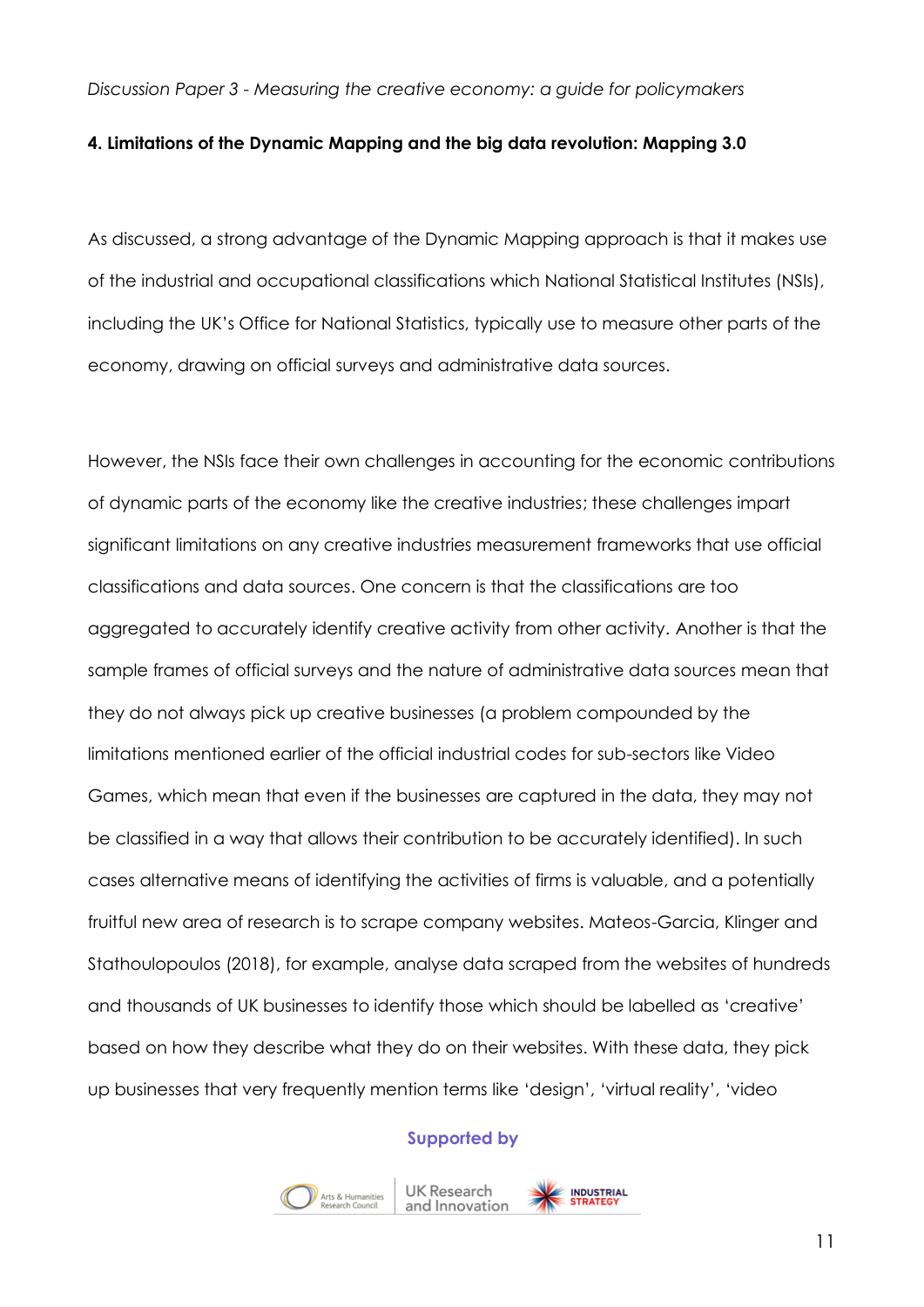games' and 'music', and capture the extent to which creativity is embedded in firms in sub-sectors outside creative industries too. Specifically, they define 'specialised' creative businesses as those that should be characterised as creative with a high probability based on the text on their website, and 'embedded' creative businesses as those that also have a high probability of being engaged in creative industrial activity but less intensively so than those deemed 'specialised'. This way, the data they use enables measurement of the creative economy in a manner – unlike the Dynamic Mapping – that is independent of the SIC codes. Developing these approaches further, and understanding and addressing the potential biases, is a priority for research in this area (Kinne and Axenbeck, 2019).

# **5. A practical exercise**

Policymakers must acknowledge the conceptual and empirical challenges in defining and measuring the creative economy. Analysts should reflect on the different approaches that have been adopted in different studies and develop a clear understanding of why transparent definition and measurement is important for policy-making purposes (Jones, Lorenzen and Sapsed (2015)).

There is no better way to engage with the issues than looking at some data. In many countries, the NSIs make available to analysts employment statistics – commonly collected through Labour Force Surveys or Household Censuses and coded at the occupation and sub-sectoral level.

**Supported by**  As an example, for the UK, [the ONS has made available employment data](https://www.ons.gov.uk/employmentandlabourmarket/peopleinwork/employmentandemployeetypes/adhocs/008889fourandfivedigitindustrysiccrossreferencedwithfourdigitoccupationsocjanuarytodecember2017) from the 2017





**INDUSTRIAL**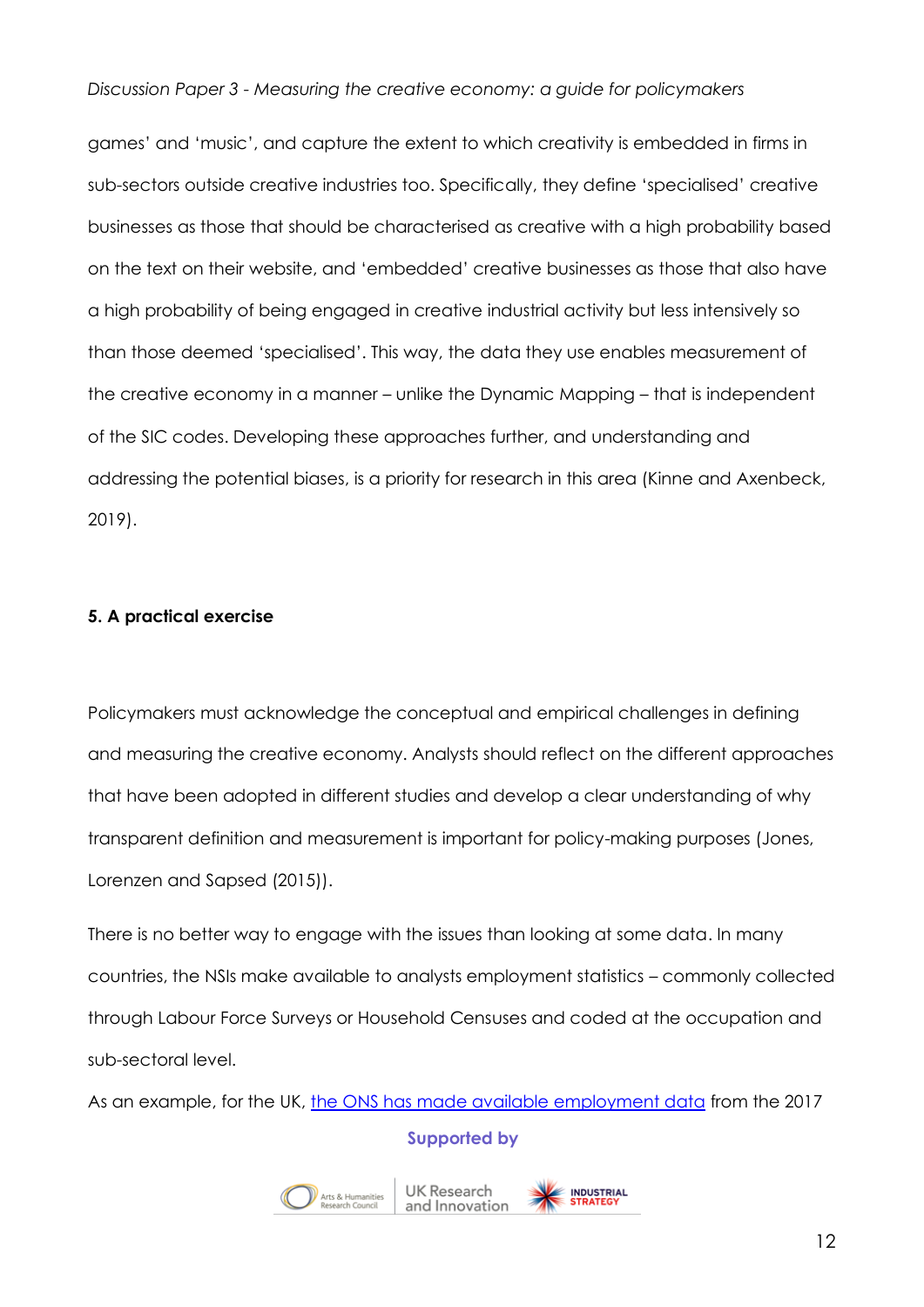Annual Population Survey for each 4-digit SIC industry broken down by 4-digit SOC occupations in the UK workforce. These data are used to create Figure 1 in this paper.) Readers can obtain the list of thirty 4-digit SOC codes that the DCMS considers 'creative occupations' from Table 1, page 6 of '[Creative Industries Economic Estimates](https://assets.publishing.service.gov.uk/government/uploads/system/uploads/attachment_data/file/499683/CIEE_Methodology.pdf)  [Methodology](https://assets.publishing.service.gov.uk/government/uploads/system/uploads/attachment_data/file/499683/CIEE_Methodology.pdf)' and the thirty-one 4-digit SIC codes it considers 'creative industries' from Table 2.2, Page 11 of '[DCMS Sector Economic Estimates Methodology](https://assets.publishing.service.gov.uk/government/uploads/system/uploads/attachment_data/file/778360/DCMS_Sectors_Economic_Estimates_-_Methodology.pd)'.

Readers should consider whether the DCMS creative occupations are justifiably labelled as such and whether or not there are omissions. Which codes are most contested? They should compute creative intensity for all the different 4-digit SIC codes and confirm that the creative intensities of the DCMS set of creative industries are indeed much higher than those found in other industries. Are the creative industries that are so defined consistent with your expectations, and if not how do they differ? How many workers are employed in the creative industries and what per cent of the overall workforce does this account for? How many creative workers are employed in sub-sectors outside of the creative industries and what does that say about the importance of the wider creative economy in the UK?

# **6. Some recommended readings**

Bakhshi, H., J. Davies, A. Freeman and, P. Higgs (2015), *The geography of the UK's creative and high-tech economies*, London: Nesta.

Bakhshi, H., C. Frey and M. Osborne (2015), *Creativity vs Robots: the creative economy and the future of employment*, London: Nesta.



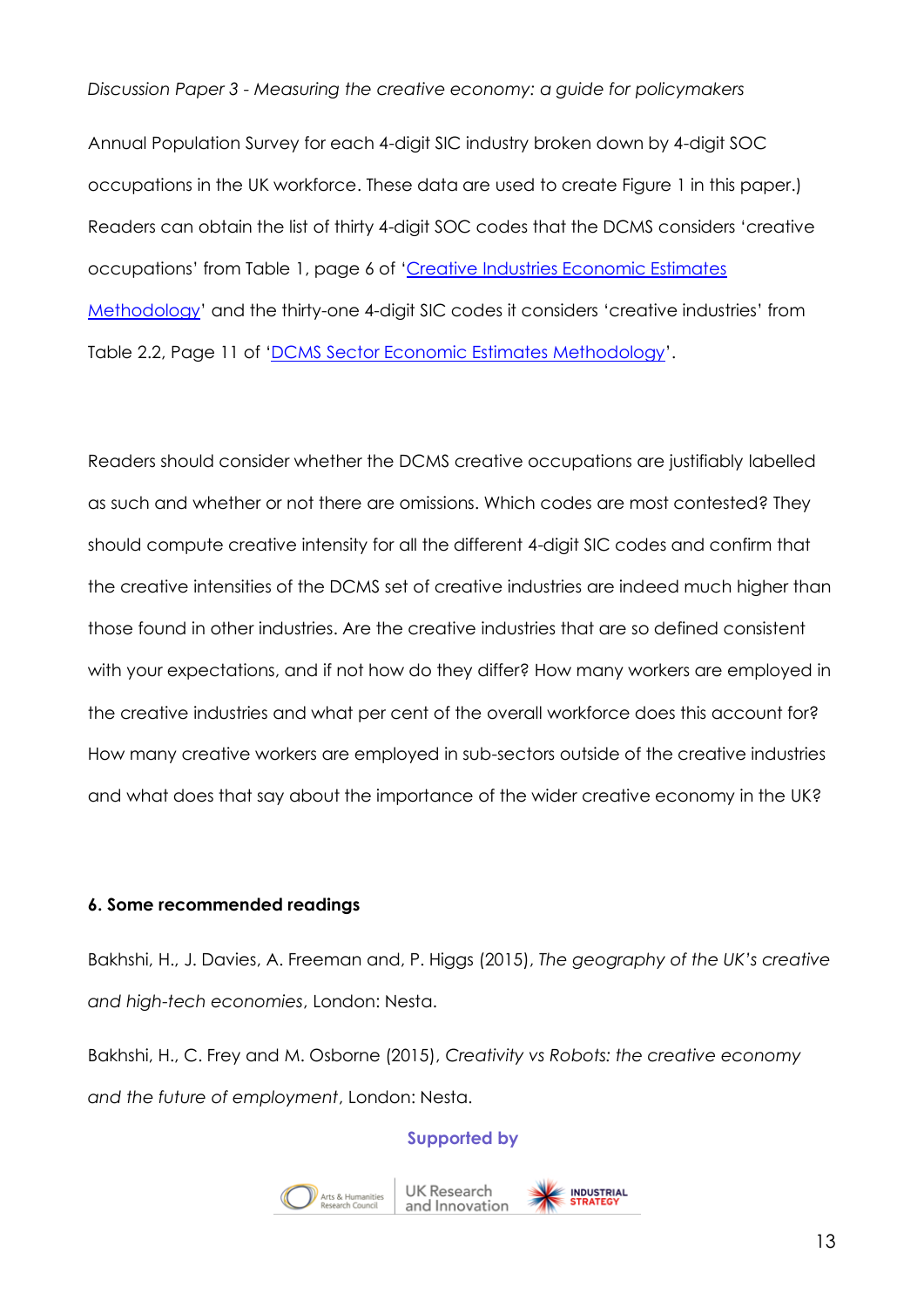Bakhshi, H. and S. Cunningham (2016), *Cultural policy in the time of the creative industries*, Nesta Provocation, London: Nesta.

Bakhshi, H, A. Freeman, and P. Higgs (2013), *A dynamic mapping of the UK's creative industries*, London: Nesta.

Bille, Trine (2011), 'The Scandinavian approach to the Experience Economy – does it make sense?', *International Journal of Cultural Policy,* **18** (1), 93-110.

Campbell, O'Brien and Taylor (2018), 'Cultural engagement and the economic performance of the cultural and creative industries: an occupational critique', *Sociology*.

Crafts Council (2014), 'Measuring the Craft Economy: Defining and measuring craft: report 3', London: Crafts Council.

Creative Industries Innovation Centre (2013), 'Valuing Australia's Creative Industries: Final Report', Sydney: UTS.

Cruz, S and A. Teixera (2011), 'Methodological approaches for measuring the creative employment: a critical appraisal with an application to Portugal', *FEP Working Paper No. 455*, University of Porto.

Comunian, R and A. Gilmore (2016), *Higher Education and the Creative Economy: Beyond the campus*, Routledge.

Cunningham, S. (2009), 'Trojan horse or Rorschach blot? Creative industries discourse around the world', *International Journal of Cultural Policy*, 15: 375-386.

DCMS (2016a), *DCMS Sector Economic Estimates 2016: Gross Value Added*, accessed 6 April 2019 at





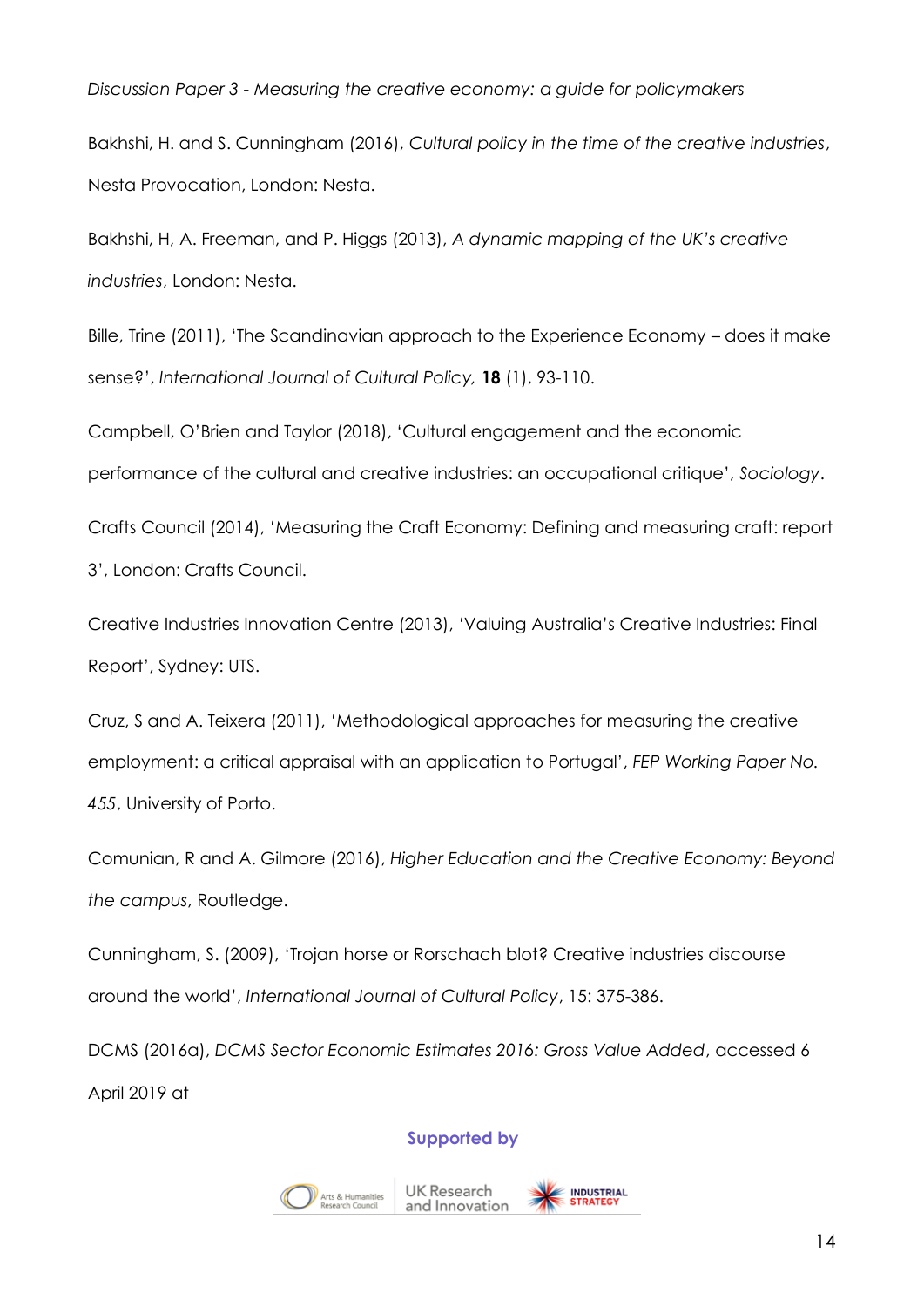[https://assets.publishing.service.gov.uk/government/uploads/system/uploads/attachment](https://assets.publishing.service.gov.uk/government/uploads/system/uploads/attachment_data/file/662958/DCMS_Sectors_Economic_Estimates_2016_GVA.pdf) [\\_data/file/662958/DCMS\\_Sectors\\_Economic\\_Estimates\\_2016\\_GVA.pdf](https://assets.publishing.service.gov.uk/government/uploads/system/uploads/attachment_data/file/662958/DCMS_Sectors_Economic_Estimates_2016_GVA.pdf)

DCMS (2016b), *Creative Industries Economic Estimates Methodology*, London: DCMS.

Department for Culture, Media and Sport (2016 ), *Creative Industries Economic Estimates* 

*Methodology*, accessed 14 April 2020 at

[https://assets.publishing.service.gov.uk/government/uploads/system/uploads/attachment](https://assets.publishing.service.gov.uk/government/uploads/system/uploads/attachment_data/file/499683/CIEE_Methodology.pdf) [\\_data/file/499683/CIEE\\_Methodology.pdf](https://assets.publishing.service.gov.uk/government/uploads/system/uploads/attachment_data/file/499683/CIEE_Methodology.pdf)

Department for Culture, Media and Sport (1998), *Creative Industries Mapping Document,*

accessed 6 April 2019 at

[https://www.creativitycultureeducation.org/publication/creative-industries-mapping](https://www.creativitycultureeducation.org/publication/creative-industries-mapping-document-1998/)[document-1998/.](https://www.creativitycultureeducation.org/publication/creative-industries-mapping-document-1998/)

Department for Culture, Media and Sport (2001), *Creative Industries Mapping Document*,

accessed 6 April 2019 at

[https://assets.publishing.service.gov.uk/government/uploads/system/uploads/attachment](https://assets.publishing.service.gov.uk/government/uploads/system/uploads/attachment_data/file/183544/2001part1-foreword2001.pdf)

[\\_data/file/183544/2001part1-foreword2001.pdf](https://assets.publishing.service.gov.uk/government/uploads/system/uploads/attachment_data/file/183544/2001part1-foreword2001.pdf)

Department for Digital, Media, Culture and Sport (2019*), DCMS Sector Economic Estimates* 

*Methodology*, accessed 14 April 2020 at

[https://assets.publishing.service.gov.uk/government/uploads/system/uploads/attachment](https://assets.publishing.service.gov.uk/government/uploads/system/uploads/attachment_data/file/829114/DCMS_Sectors_Economic_Estimates_-_Methodology.pdf)

[\\_data/file/829114/DCMS\\_Sectors\\_Economic\\_Estimates\\_-\\_Methodology.pdf](https://assets.publishing.service.gov.uk/government/uploads/system/uploads/attachment_data/file/829114/DCMS_Sectors_Economic_Estimates_-_Methodology.pdf)

Deroin, V. (2011), *European statistical works on culture: ESSnet-Culture Final Report, 2009-*

*2011*, Culture Etudes: Politiques Publiques et Regulations.



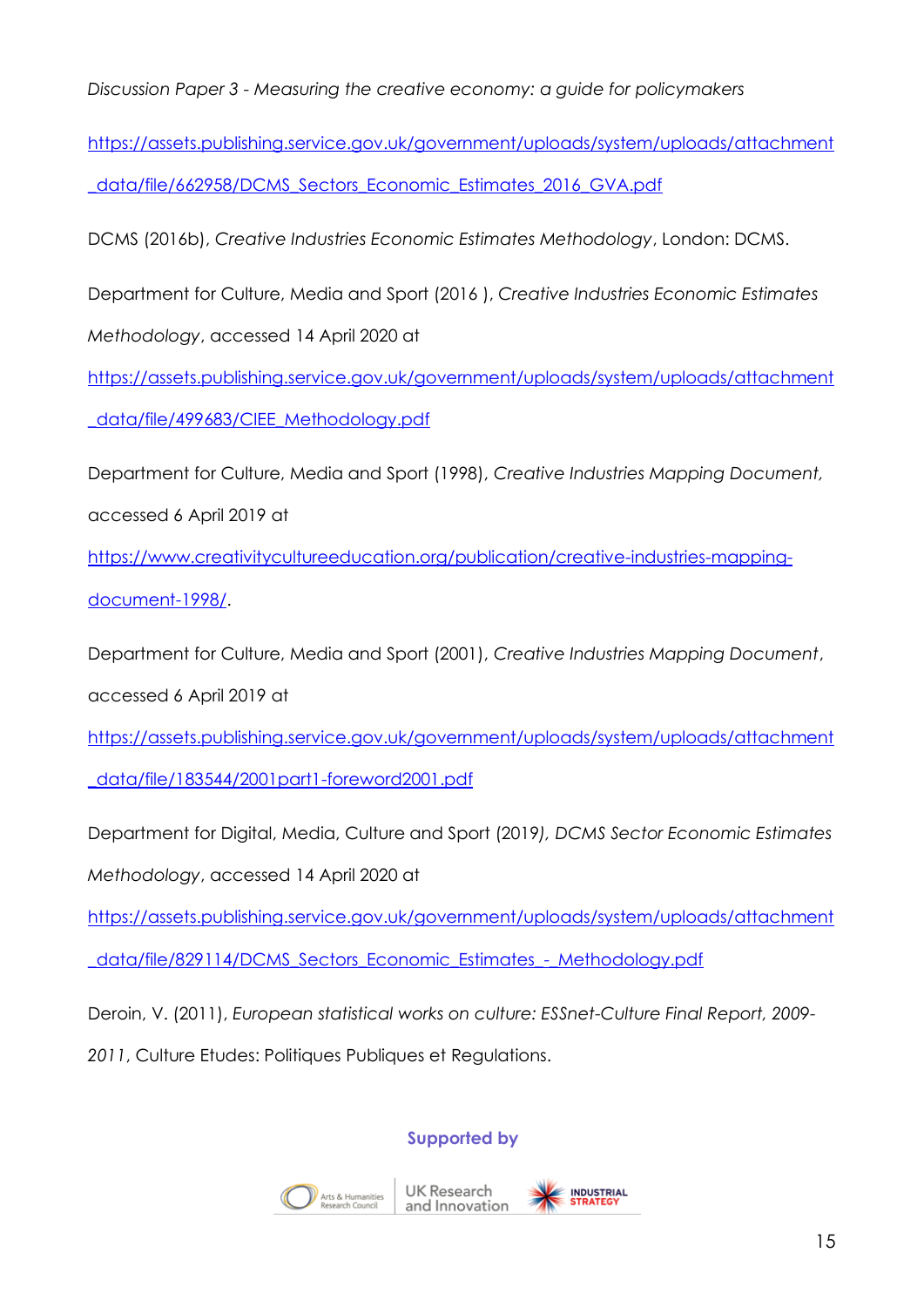Design Council (2010), 'Design Industry Research 2010', London: Design Council, accessed 14 April 2020 at

[https://www.designcouncil.org.uk/sites/default/files/asset/document/DesignIndustryResea](https://www.designcouncil.org.uk/sites/default/files/asset/document/DesignIndustryResearch2010_FactSheets_Design_Council.pdf) [rch2010\\_FactSheets\\_Design\\_Council.pdf](https://www.designcouncil.org.uk/sites/default/files/asset/document/DesignIndustryResearch2010_FactSheets_Design_Council.pdf)

Flew, T (2011), *The Creative Industries: Culture and Policy*, SAGE Publications Ltd.

Garnham (2005), 'From cultural to creative industries', *International Journal of Cultural Policy*, **11** (1): 15-29.

Gordon, J. and H. Beilby-Orrin (2006), *International measurement of the economic and social importance of culture*, OECD Statistics Directorate, accessed 6 April 2019 at <https://www.oecd.org/sdd/na/37257281.pdf>

Goumagias, N., I. Cabras, K. Fernandes, F. Li, A. Nucciarelli, P. Cowling, S. Devlin and D. Kudenko (2014), 'A phylogenetic classification of the video-game industry's business model ecosystem', *Collaborative Systems for Smart Networked Environments*, Springer, Berlin Heidelberg, 285-294.

Gross, Jonathan (2020), 'The birth of the creative industries revisited: an oral history of the 1998 DCMS Mapping Document', Kings College London, accessed 13 April 2020 at <https://www.kcl.ac.uk/cmci/assets/report.pdf>

Hesmondhalgh, D. and A. C. Pratt (2005), 'Cultural industries and cultural policy', *International Journal of Cultural Policy*, **11** (1): 1-14.

Higgs, P., Cunningham, S. and H. Bakhshi (2008), 'Beyond the creative industries: Mapping the creative economy in the United Kingdom,' London: NESTA.

# **Supported by**





**INDUSTRIAL**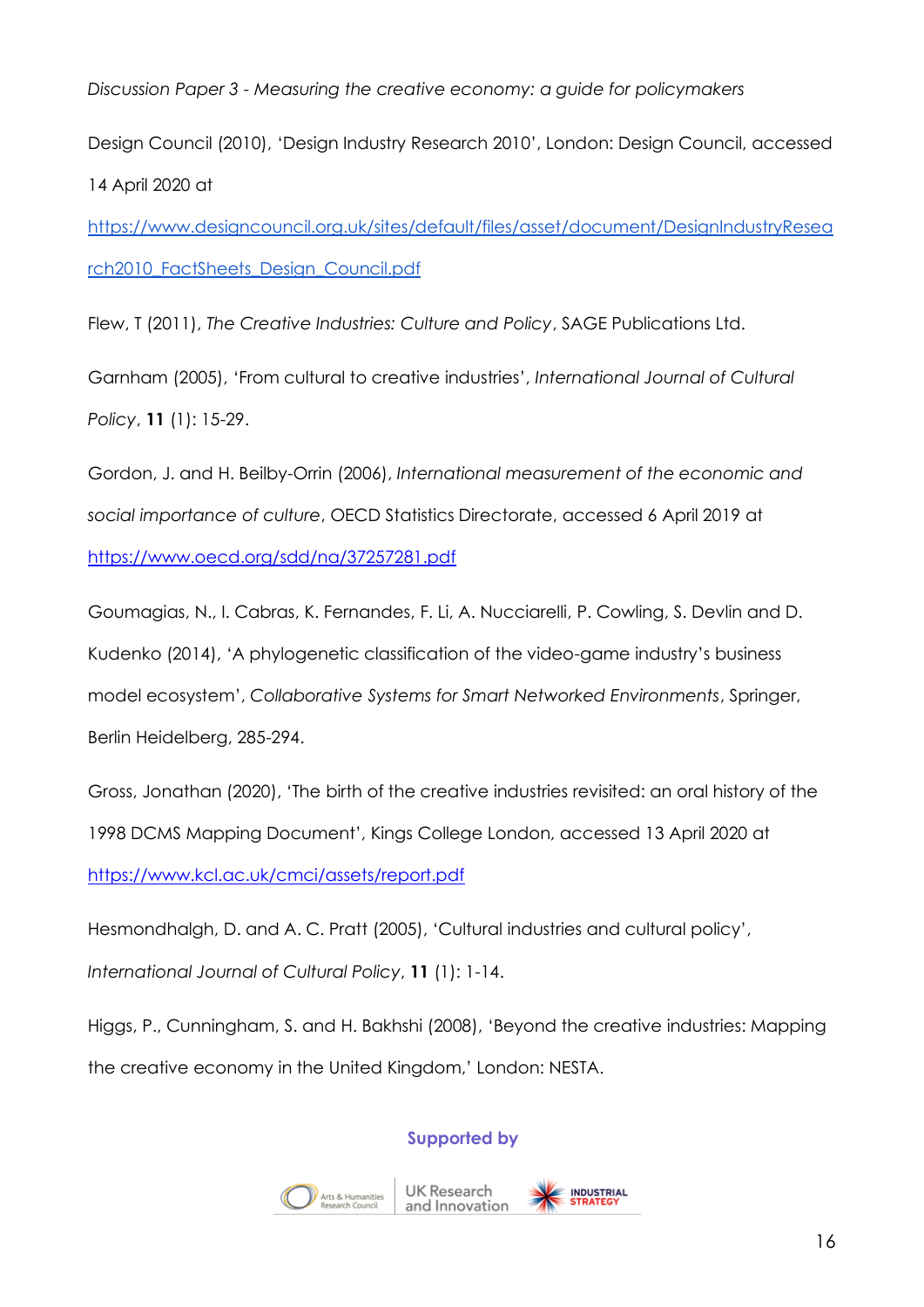Higgs, P., Cunningham, S. and J. Pagan (2007), 'Australia's Creative Economy: Definitions of the Segments and Sectors', CCI, Brisbane: Queensland University of Technology.

Jones, C., M. Lorenzen and J. Sapsed (2015), *The Oxford Handbook of Creative Industries*, OUP.

Kemeny, T., Nathan, M. and D. O'Brien, (2019), 'Creative differences? Measuring creative economy employment in the United States and the United Kingdom', *Journal of Regional Studies*, DOI: [10.1080/00343404.2019.1625484.](https://doi.org/10.1080/00343404.2019.1625484)

Kinne, J. and J. Axenbeck (2019), 'Web mining of firm websites: a framework for web scraping and a pilot study for Germany', ZEW Discussion Paper No. 18-033.

Lima, A. and H. Bakhshi (2018), 'Classifying occupations using web-based advertisements: an application to STEM and creative occupations', *ESCoE Discussion Paper 2018-08*, London: ESCoE.

Mateos-Garcia, J., J. Klinger and K. Stathoulopoulos (2018), *Creative Nation: how the creative industries are powering the UK's nations and regions*, London: Nesta.

Nathan, M., A. Pratt and A. Rincon-Aznar A (2015), *Creative economy employment in the EU and the UK: a comparative analysis*, London: Nesta.

Nathan, M., T. Kemeny, A. Pratt and G. Spencer (2016), *Creative economy employment in the US, Canada and the UK: a comparative analysis*, London: Nesta.

Office for National Statistics (2018), *Four and five digit industry (SIC) cross referenced with four digit occupation (SOC), January to December 2017'*, accessed 14 April 2020 at [https://www.ons.gov.uk/employmentandlabourmarket/peopleinwork/employmentande](https://www.ons.gov.uk/employmentandlabourmarket/peopleinwork/employmentandemployeetypes/adhocs/008889fourandfivedigitindustrysiccrossreferencedwithfourdigitoccupationsocjanuarytodecember2017)



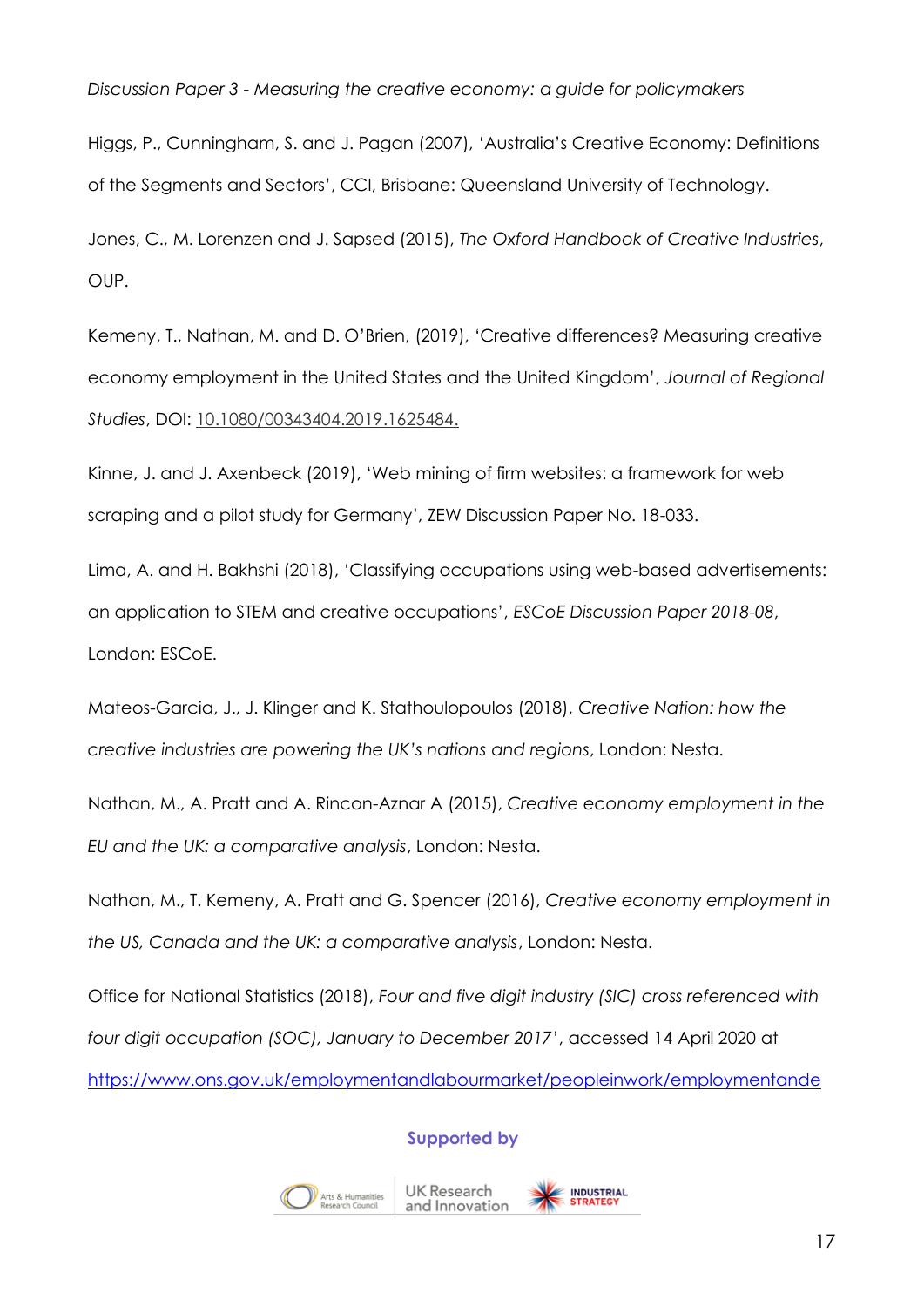[mployeetypes/adhocs/008889fourandfivedigitindustrysiccrossreferencedwithfourdigitoccu](https://www.ons.gov.uk/employmentandlabourmarket/peopleinwork/employmentandemployeetypes/adhocs/008889fourandfivedigitindustrysiccrossreferencedwithfourdigitoccupationsocjanuarytodecember2017) [pationsocjanuarytodecember2017](https://www.ons.gov.uk/employmentandlabourmarket/peopleinwork/employmentandemployeetypes/adhocs/008889fourandfivedigitindustrysiccrossreferencedwithfourdigitoccupationsocjanuarytodecember2017)

Oksanen, J., O. Kuusisto, M. Lima-Toivanen, M. Mantyla, M. Naumanem, N. Rilla, A.

Sachinopoulou and K. Valkokari (2018), 'In search of Finnish creative economy ecosystems and their development needs – study based on international benchmarking', Publication series of the Government's analysis, assessment and research activities 50/2018.

Potts, J. and S. Cunningham (2008), 'Four models of the creative industries', *International Journal of Cultural Policy*, **120** (1), 163-180.

Tether, B. (2016), *Final Project Report of the Cre8ve.eu Collaborative Research Project* 

*funded by 7th Framework Programme*, accessed 6 April 2019 at

[https://cordis.europa.eu/docs/results/320/320203/final1-cre8tv-final-report-16-september-](https://cordis.europa.eu/docs/results/320/320203/final1-cre8tv-final-report-16-september-2016.pdf)[2016.pdf](https://cordis.europa.eu/docs/results/320/320203/final1-cre8tv-final-report-16-september-2016.pdf)

Weckerle, C. and R. Page (2018), *Creative Economy Switzerland: Creative Economy Report 2018*, CreativeEconomies, Zurich. Creative Industries.

# **Supported by**